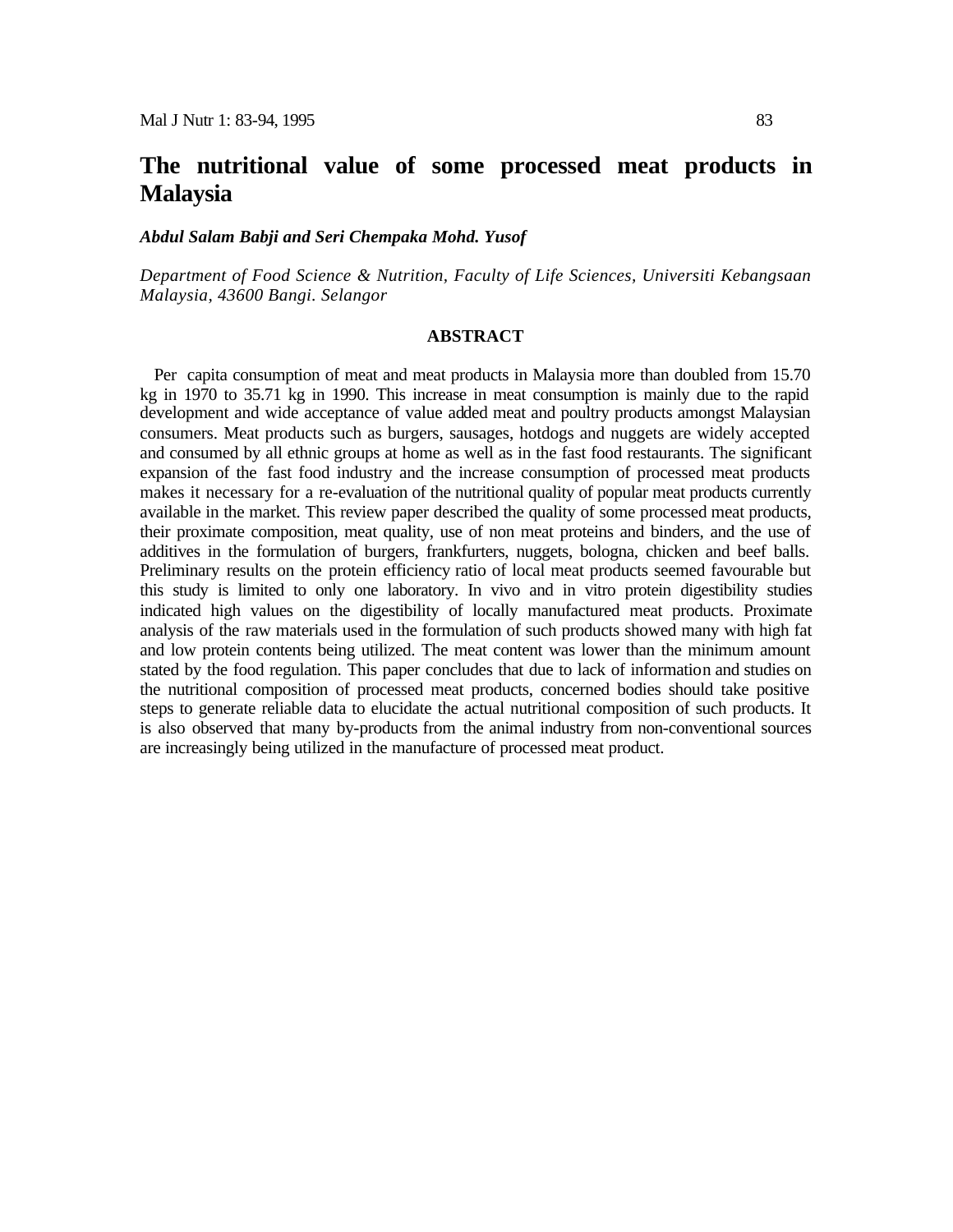#### **INTRODUCTION**

Malaysia has achieved rapid growth in the food industry sector. Of special interest currently is the significant development of value-added meat products dominating the chill and frozen section of retail outlets, supermarkets and fast food chains of restaurants. In 1983 the value of processed food originating from livestock exceeded 1,600 million Malaysian Ringgit. Malaysia imported about 30,000 tons of red meat in 1985 and estimate for 1995 is about 45,000 tons. Lately, most of the red meat is imported from India. Poultry and pig consumption are also expected to increase to 400,000 tons and 200,000 tons in 1995 respectively. Processed meats, especially hot dogs and hamburgers are common food items to many fast food outlets and supermarkets. In 1989 processed meats amounted to 45 million ringgit. Today, local producers have come out with many processed meats; mainly burgers, hotdogs, nuggets, sausages and meat balls and to a lesser extent, bologna, meat loaf, Salami and cured meat products. The specifications for Malaysian style processed meats are not clear but the Food Regulations (1985) do cover for minimum requirements for meat content, microbiology safety and the use of food additives for preservation purpose in such meat products.

Research and development on value-added meat products are limited to only a few institutions, namely UKM, UPM, IMR and MARDI. A literature search on nutritional information on local meat and meat products<br>revealed some food composition some food composition

data/information and isolated research papers on the nutritional quality of a few local meat products. With consumption of further processed poultry and meat items on the increase and the meat industry utilizing more raw materials for value added products, it is important for scientists and nutritionists to monitor the quality of such food products. This paper reviews some R&D results pertaining to the chemical composition, food additives, meat content, and nutritional quality of some locally processed meat products.

## **FOOD COMPONENTS AND CHEMICAL COMPOSITION**

The most popular meat product in Malaysia today is the burger (chicken and beef). To date there are about 20 local manufacturers of beef and chicken burgers. Many used imported buffalo meat (from India) as the main component because it is readily available at low cost compared to local beef for making beef burgers. For chicken burger, trimmings and lower priced cuts and spent hens are utilized for the formulation. Many other non-meat components are added in locally produced burgers (Tables 1, 2). These include textured vegetable protein, bread crumbs, starch, oxfat, soya bean, egg powder, potatoes, groundnuts, gluten and caseinate. Local burgers also include additives, (phosphates, monosodium glutamate, salts, artificial flavors, soy sauce, sugar and nitrate), spices, (chilli, curry, paprika, coriander, garlic, onion, tumeric, ginger and others) colours, (Apo-carotenal, sunset yellow, EdicolOrange and Geranyl 2G) and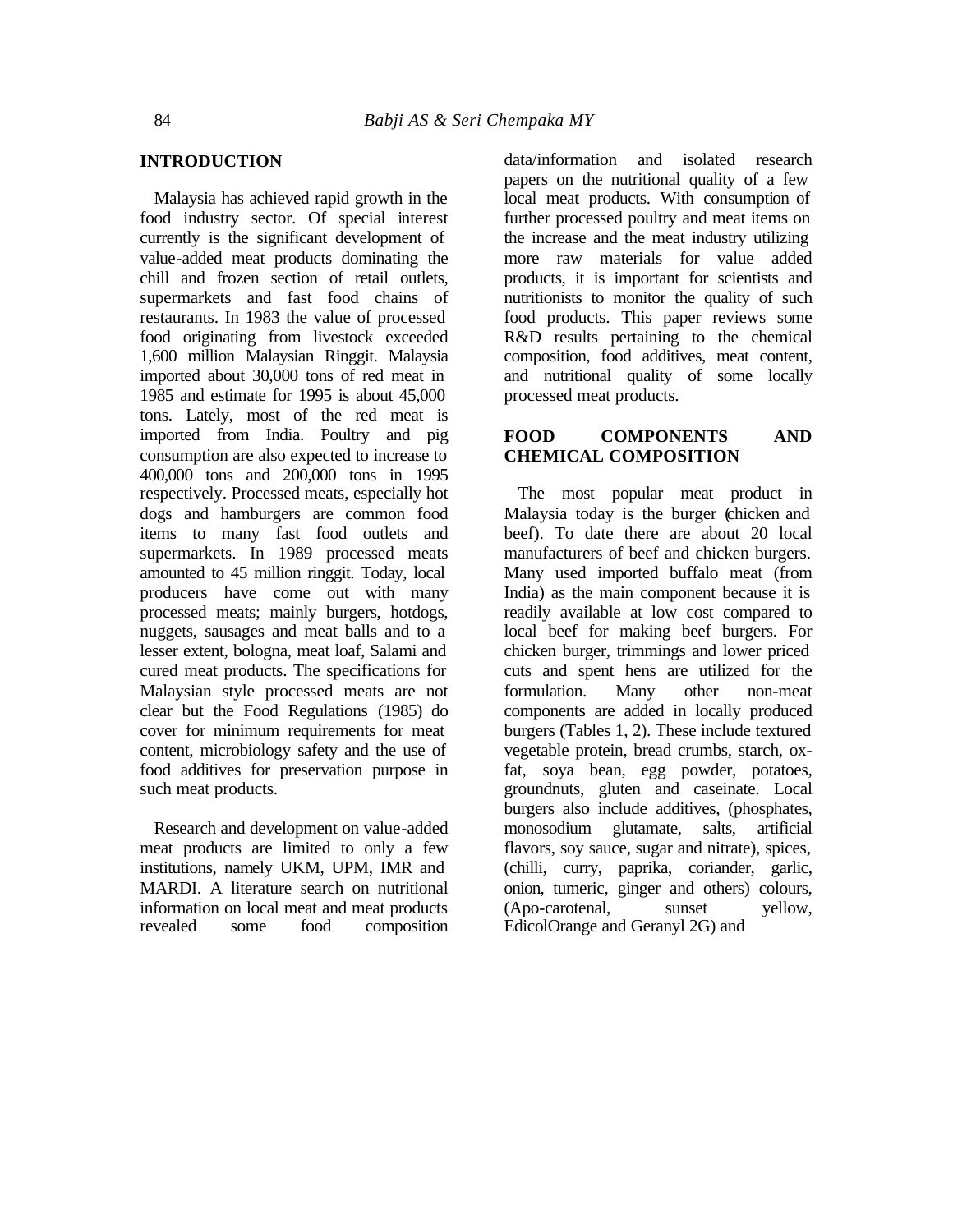| Brand names           | Manufacturers                              | Ingredients*                                                                                  |
|-----------------------|--------------------------------------------|-----------------------------------------------------------------------------------------------|
| A - FIKA              | Fika Foods Company                         | Beef, onion, veg. protein, sugar and<br>salt                                                  |
| <b>B</b> - ANGUS      | Cold Storage (M) Bhd.                      | Beef, soya, salt and spices                                                                   |
| $C - PRINCE$          | Yeo Hiap Seng (M) Bhd.                     | Beef, ox fat, bread crumbs, salt and<br>spices                                                |
| D - HALFOMAR          | Halfomar Sdn Bhd.                          | Meat, veg. protein, salt, starch,<br>spices and flavourings                                   |
| E - UTAMA             | Syarikat Perniagaan<br>Sri Utama           | Beef, soybean, egg, bread, salt and<br>spices                                                 |
| $F - KB$              | Kok Wang Brothers                          | Beef, egg, spices, groundnut,<br>butter, starch, bread, salt                                  |
| G - AMIRUL            | Syarikat Amirul                            | Beef, fat, starch, bread, salt and<br>spices                                                  |
| <b>H - MESTI BEST</b> | Denmark Sdn bhd                            | Beef, bread starch, salt and spices                                                           |
| - WISMA BURGER        | Wisma Burger                               | Meat, flavourings, soya bean,<br>spices, potatoes, egg                                        |
| J - BIFFI             | Yeo Hiap Seng (M) Bhd.                     | Beef, soya bean protein, onion, corn<br>starch, sodium chloride,<br>polyphosphate, MSG, sugar |
| K - RAMLY             | Perusahaan Burger<br>Ramly Mokni Sdn. Bhd. | Beef, ox fat, soya protein, spices,<br>sugar and salt                                         |
| L - SALAM             | Fika Foods Company                         | Beef, ox fat, soya protein, spices,<br>sugar and salt                                         |

| Table 1. Local brand names of beefburgers, manufacturers and ingredient |
|-------------------------------------------------------------------------|
|-------------------------------------------------------------------------|

\*Ingredients as printed on the packaging material Source: Babji (1988a).

food preservatives. The proximate analyses of locally processed beef and chicken burgers have beened reported by Babji (1986; 1988a; 1988b), Babji, Sayuwa and Aminah (1985) and Babji and Letchumanan (1989). We observed that in general locally produced burgers have lower protein and higher fat and carbohydrate contents, when compared to those from franchised burger products. Table 3 shows the protein, fat,

moisture, ash and carbohydrate contents of local beef and chicken burgers. The lower protein content is due to substitution with non meat components mentioned earlier,since beef and chicken (meat proteins) are relatively more expensive than non-meat components. Fat content did not exceed 30% (maximum amount stipulated in the Food Regulation, 1985) in most locally produced burgers, but it is relatively higher.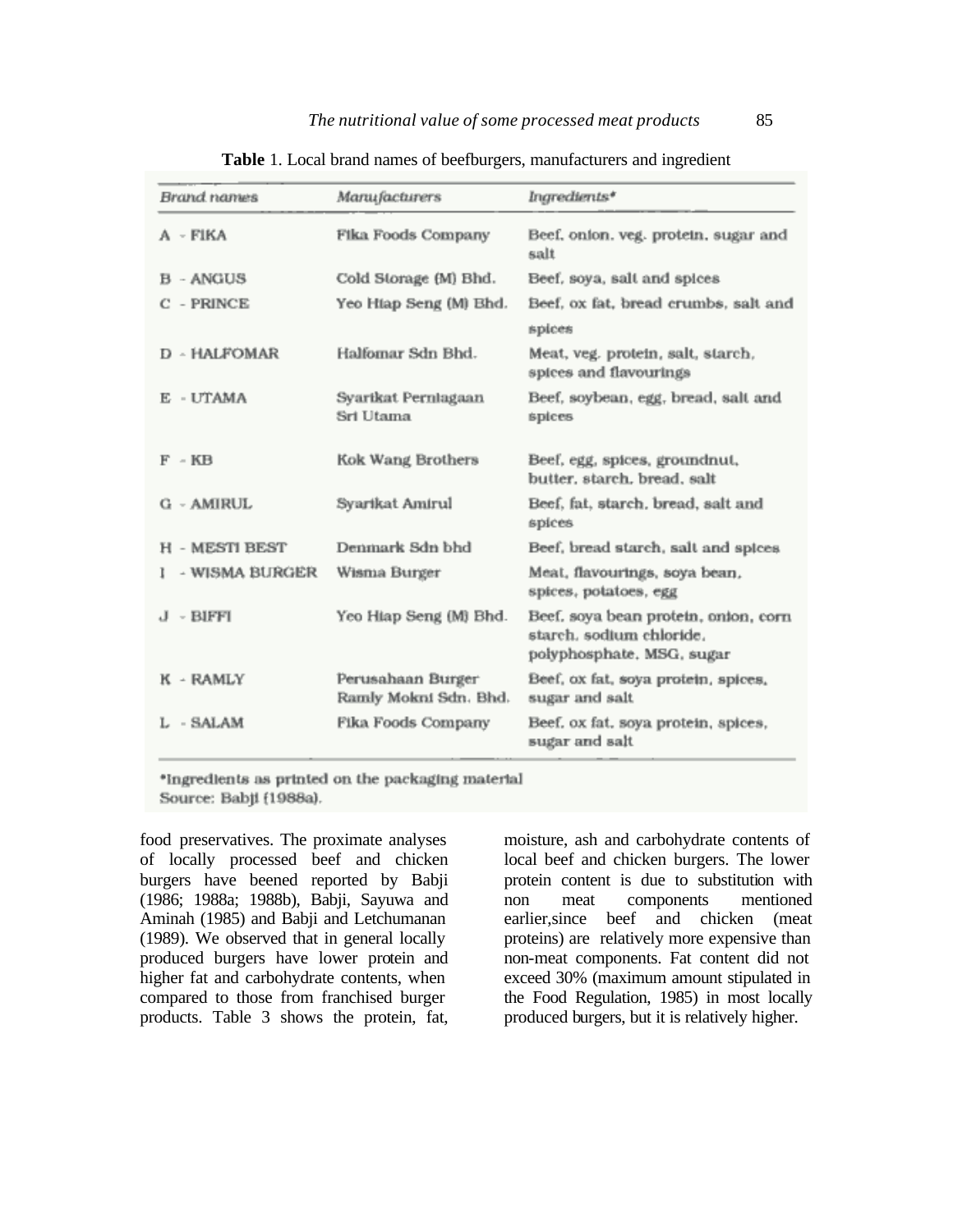| <b>Additions</b>                  | Binders / Fillers                       | Spices                           | Colours             | Preservatives   |
|-----------------------------------|-----------------------------------------|----------------------------------|---------------------|-----------------|
| Corn flour                        | Breadcrumbs                             | Caraway seed                     | Apo-carotenal       | <b>BHA</b>      |
| Dextrose                          | Na Caseinate                            | Chilly powder                    | Beta-carotenal      | Glycerol        |
| <b>MSG</b>                        | Soya Isolate                            | Curry powder                     | Brown HT            | Propyleneglycol |
| NaOH <sub>2</sub>                 | Soya Concentrate                        | Pepper                           | Edicol Orange       | Na-sorbate      |
| NaNO <sub>3</sub>                 | Soya Flour                              | Paprika                          | Geranyl 2G          | Na-benzoate     |
| Na Erythrobate                    | Egg Powder                              | Sage                             | <b>Edicol Brown</b> |                 |
| Polyphosphates                    | Starch                                  | Thyme                            | Geranial Pink       | твно            |
| Salt                              | Butter                                  | Coriander                        |                     |                 |
| Воуа ванее                        | Wheat Flour                             | Garlic                           |                     |                 |
| Sugar                             | Corn Flour                              | Onion                            |                     |                 |
| Wine                              | Groundnut                               | Tumeric                          |                     |                 |
| Chicken bouillon                  | Potatoes                                | Mustard                          |                     |                 |
| Chicken flavour                   |                                         | Nutmeg                           |                     |                 |
| Bacon flavour                     |                                         | Ginger                           |                     |                 |
| Roast beef flavour                |                                         | Cloves                           |                     |                 |
|                                   | Types of Meats used in Processed Meats: |                                  |                     |                 |
| Beef Trim 30-40VL                 | Pork                                    |                                  |                     |                 |
| Beef Trim 50-60VL                 | $Ox$ fat                                |                                  |                     |                 |
| Beef Trim 70-80VL<br>Pre-emulsion |                                         |                                  |                     |                 |
| Beef Brisket                      |                                         | (chicken fat, casein, hot water) |                     |                 |
| Buffalo Meat 90VL                 |                                         | Mechanical Deboned Beef          |                     |                 |
| Chicken Meat                      |                                         |                                  |                     |                 |
| Chicken Fat                       |                                         |                                  |                     |                 |

Table 2. Food additives formulated into various processed meats in Malaysia

Source: From interviews and personal communication with some local meat manufacturers

| <b>Brand</b>   | Protein        | Fat             | Moisture       | Ash           | Carbohydrate   |
|----------------|----------------|-----------------|----------------|---------------|----------------|
| names          | (%)            | (%)             | (%)            | $($ %)        | $( \% )$       |
| A              | 12.6±0.4       | $22.0 + 0.3$    | 53.0±0.9       | $2.0 + 0.0$   | $8,8\pm3,0$    |
| $\overline{B}$ | $10.8 + 0.8$   | 19.8±0.4        | $53.6 \pm 1.2$ | $2.6 + 0.0$   | $13.3 + 2.4$   |
| $\mathbb C$    | $15.9 \pm 1.4$ | $21.4 \pm 1.6$  | $57.2 \pm 0.1$ | $1.8 + 0.0$   | $4.0 \pm 1.4$  |
| D              | $14.2 + 0.1$   | $18.4 \pm 0.8$  | 57.6±0.1       | $2.0 + 0.2$   | 7.9±1.1        |
| Ε              | 13.8±0.3       | $15.4 \pm 2.5$  | $59.6 \pm 0.1$ | $2.2 \pm 0.0$ | $9.0 + 2.7$    |
| F              | $15.1 \pm 0.1$ | 14.9±3.8        | $63.5 \pm 1.4$ | $2.3 + 0.0$   | $4.6{\pm}4.6$  |
| G              | $13.4 \pm 1.2$ | $23.3 + 0.3$    | $48.3 \pm 1.5$ | $2.4 \pm 0.0$ | $12.7 + 2.2$   |
| Η              | $12.1 \pm 0.1$ | $15.0 \pm 1.0$  | $64.7 + 0.2$   | $1.9 + 0.0$   | $6.3 \pm 1.0$  |
| I              | $12.7 + 0.3$   | 19.6±0.7        | $41.9 + 0.4$   | $2.4 + 0.0$   | $23.5 \pm 0.1$ |
| К              | $14.3 \pm 0.1$ | $28.7 \pm 2.4$  | $52.4 \pm 1.6$ | $2.3 \pm 0.1$ | $2.4 + 4.0$    |
|                | $14.4 \pm 0.8$ | $27.5 \pm 11.2$ | 53.5±0.3       | $2.3 + 0.0$   | $0.7 + 0.6$    |

Table 3. Proximate analyses of locally processed burgers (wet weight basis)\*

\* Mean values derived from 3 sample per treatment Source: Babji (1988a)

A - L are brand names as listed in order in Table 1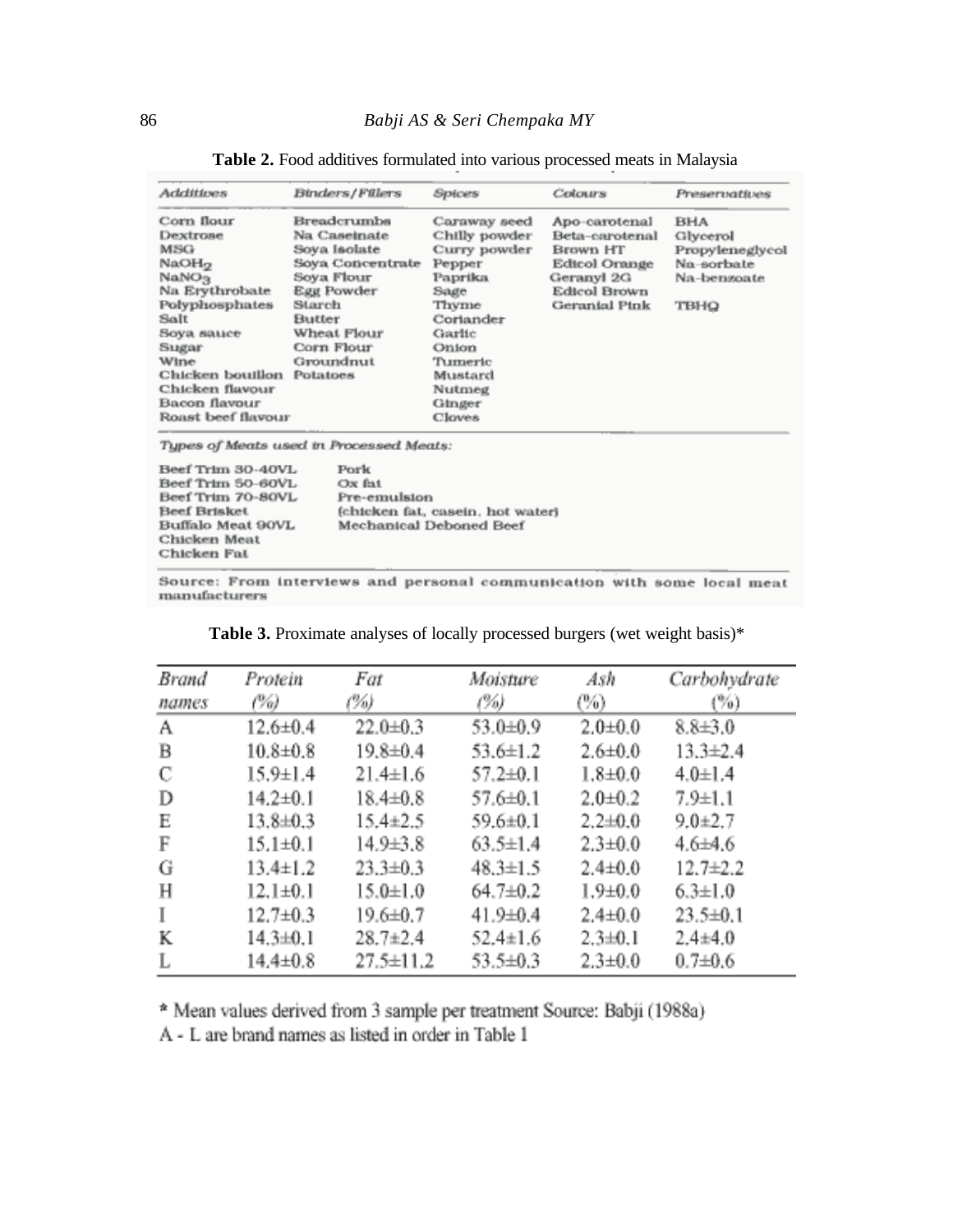than those of the franchised produced burgers.

Table 4 shows the quantification of meat content, soy protein concentrate, and cereal starch component in local beef burgers. Total pigment was taken as the best estimate for meat content (Babji 1988). Total pigment ranged from a low of 0.51 mg/g to a high of 3.10 mg/g of meat, corresponding to 23.5 to 70.1% meat content respectively. All, except for two brand names of beef burgers contained less than 65% meat (minimum requirement stipulated by Food Regulation 1985). Soy protein ranged from 15.4 to 36.5%. Beef burgers with lower meat content seem to have more soya protein and cereal added in the formulation. In an earlier study, Babji et al. (1985) compared three franchised beef burgers with seven popular

locally manufactured beef burgers. Table 5 shows that using total pigment as an indicator to measure meat content, the 100% meat content of franchised burger is equivalent to about 4.8 - 5 mg/g meat. Soy protein concentrate, soya flour and cereals are used to substitute meat in the locally produced beef burgers.

The addition of other components such as non-meat protein, water and food additive are shown in Table 6. The Food Regulation (1985) stated that processed meat should not contain less than 1.7% nitrogen in the organic form. In our study (1988) the total nitrogen content ranged from 1.84 to 2.56%, thus satisfying the nitrogen requirement. It should be noted that non-meat components such as

| Brand    | Total pigments' | soy protein <sup>c</sup> | Cereal | Meat content <sup>*</sup> |
|----------|-----------------|--------------------------|--------|---------------------------|
| names    | mg/g            | % conc                   | ℅      | %                         |
| А        | 3.10            | $17.5 \pm 0.9$           | 2.8    | $71.1 \pm 1.6$            |
| B        | 2.25            | $32.5 \pm 2.4$           | 1.7    | $55.4 \pm 2.2$            |
| С        | 2.81            | $17.0 \pm 0.5$           | 2.0    | $65.9 \pm 1.8$            |
| D        | 2.72            | $21.0 \pm 2.0$           | 1.3    | $61.5 \pm 2.3$            |
| Е        | 0.51            | $36.5 \pm 0.5$           | 2.8    | $23.5 \pm 2.0$            |
| F        | 1.53            | $33.0 \pm 1.8$           | 5.1    | $35.7 \pm 0.2$            |
| $\bf{0}$ | 2.10            | $19.5 \pm 2.2$           | 1.8    | $56.5 \pm 2.0$            |
| Н        | 1.26            | $34.5 \pm 1.6$           | 1.1    | $35.0 \pm 1.1$            |
| Ι.       | 2.51            | $29.5 \pm 2.4$           | 3.1    | $59.4 \pm 2.3$            |
| J        | 2.83            | $18.5 \pm 0.8$           | 27.4   | $56.4 \pm 3.2$            |
| K        | 1.50            | $15.5 \pm 1.7$           | 0.9    | $52.5 \pm 2.4$            |
| L        | 2.08            | $26.0 \pm 1.5$           | 4.2    | $60.5 \pm 0.4$            |

Table 4. Total pigments, soy protein, cereal and meat contents of hamburgers

 $1-n = 3$ , based on wet weight (Rickansrud & Henrickson, 1967)

 $2-n = 3$ . based on Enzymatic technique (Morissey et a], 1982)

 $3-n = 3$ , based on configuration method (AOAC, 1980)

 $4-n = 3$ , based on total pigments as an indicator of meat content.

Source: Babii (1988a)

A - L are brand names as listed in order in Table 1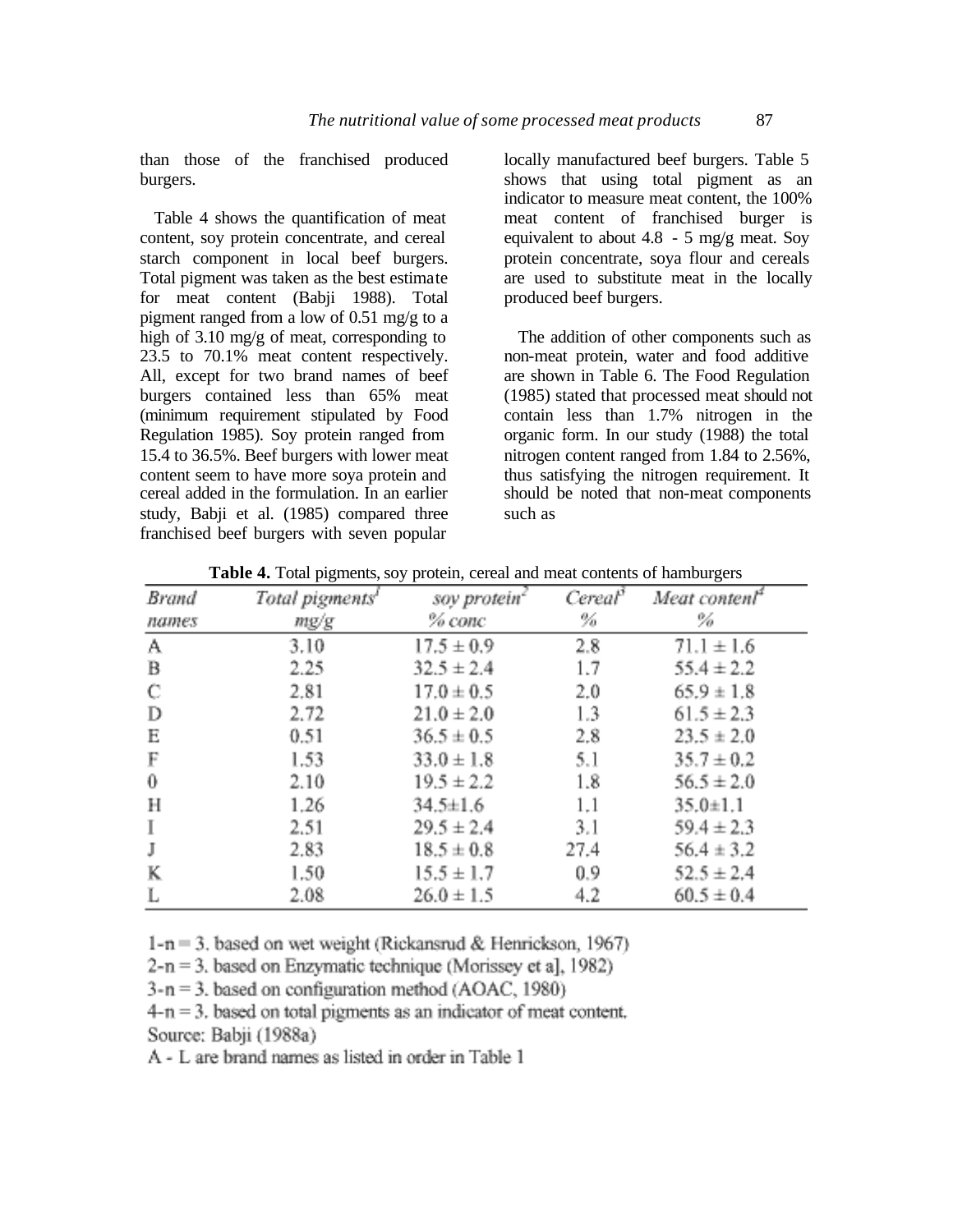| Brand<br>names | Soy Protein<br>Conc. (%) | Soya<br>Flour (%) | Cereal<br>(96) | Total<br>Pigment (%) | Estimated<br>Meat (%) |
|----------------|--------------------------|-------------------|----------------|----------------------|-----------------------|
| Local          |                          |                   |                |                      |                       |
| Prince         | 10.9                     | 19.0              | 9.9            | 2.1                  | 42                    |
| Angus          | 5.5                      | 13.2              | 10.4           | 1.6                  | 32                    |
| KВ             | 4.9                      | 11.8              | 23.8           | 2.5                  | 50                    |
| Fika           | 2.9                      | 7.0               | 8.7            | 3.3                  | 66                    |
| Halfomar       | 2.5                      | 6.0               | 15.3           | 2.7                  | 54                    |
| Ko-Op          | 2.4                      | 5.8               | 19.7           | 0.9                  | 18                    |
| Thrifty        | 1.3                      | 3.1               | 29.3           | 1.6                  | 32                    |
| Franchised     |                          |                   |                |                      |                       |
| A & W          | 0.0                      | 0.0               | 0.0            | 5.0                  | 100                   |
| McDonald's     | 0.0                      | 0.0               | 0.0            | 4.9                  | 100                   |
| Wendy          | 0.0                      | 0.0               | 0.0            | 4.8                  | 100                   |

**Table 5.** Mean values of soy protein, cereal, total meat pigment and estimated meat contents in local and franchised beef burgers in Malaysia\*

\*Mean values from 4 samples/treatment Source: Babji et al. (1985)

|              |                | imper in locally processed namburgers. |                       |      |
|--------------|----------------|----------------------------------------|-----------------------|------|
| <b>Brand</b> | Total nitrogen | PΟ                                     | Added water Feder No. |      |
| <b>RAMES</b> |                | Ŵ.                                     | 96)                   |      |
| Α            | 2.08           | 0.26                                   | 15.7                  | 2.31 |
| B            | l 84           | -29                                    | 34.8                  | 2.24 |
| C            | 2.56           | 0.19                                   | 7.6                   | 2.93 |
| Ð            |                | 0.18                                   | 16.5                  | 2.62 |
| E            |                | $0.21\,$                               | 23.9                  | 2.63 |
| F            |                | 0.21                                   | 23 O                  | 3.01 |
| 0            | 2.21           | 0.16                                   | l 1.7                 | 1.86 |
|              | 2.06           | 0.20                                   | 25.0                  | 3.53 |
| Į            | 2.14           | 0.19                                   | 15.7                  | 1.15 |
| Ĵ            |                | 0.16                                   | 18.8                  |      |
| Κ            |                | 0.20                                   | 8                     | 79   |
| ī.           |                | 100101-012                             | 8                     |      |

**Table 6.** Total nitrogen content, phosphorus pentoxide, added water and Feder number in locally processed hamburgers.\*

\* Mean,  $n = 3$ , based wet weight

Source: Babji (1988a)

A - L are brand names as listed in order in Table 1.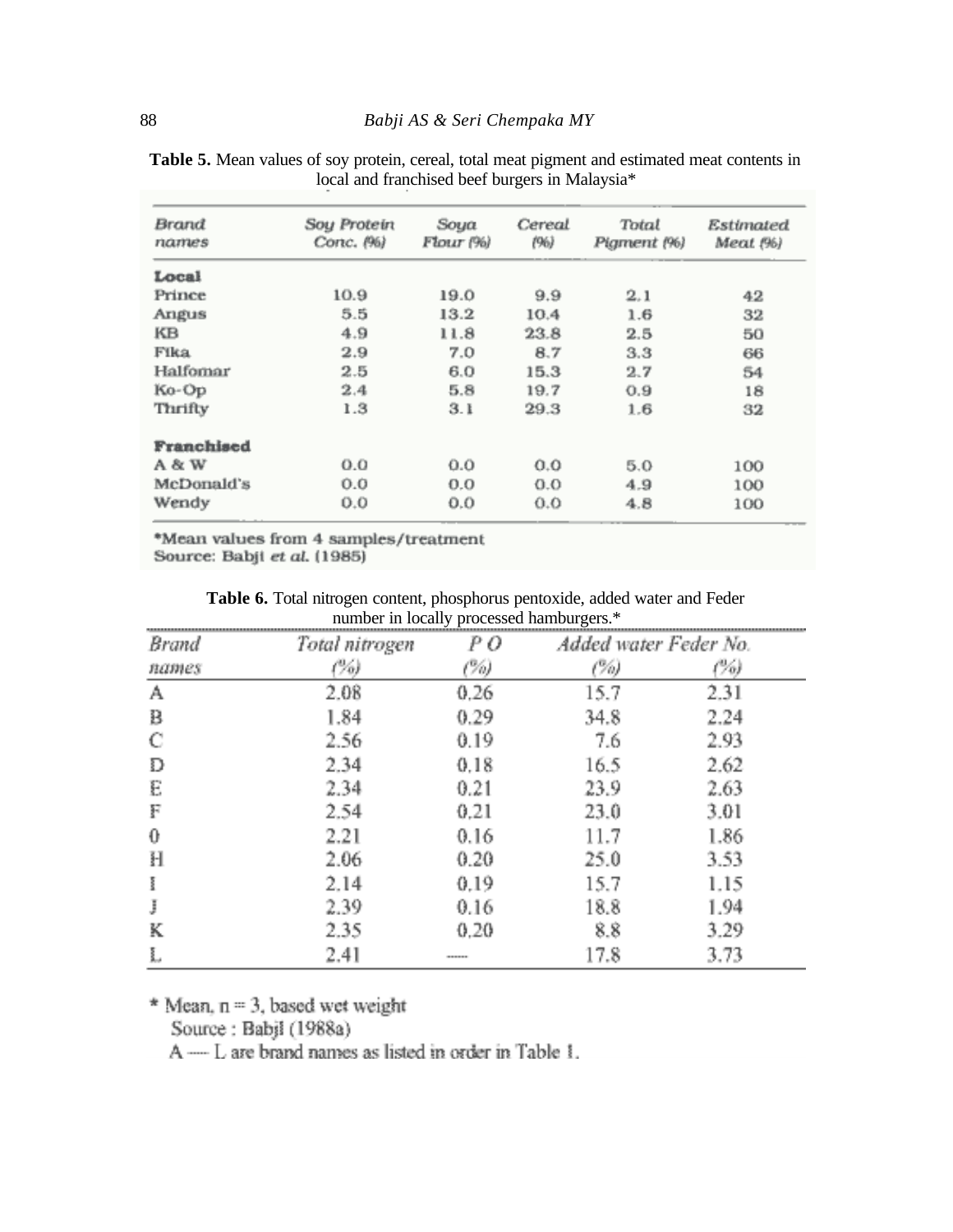soyprotein, cereals and other protein components are also formulated into locally manufactured hamburgers. For beef burger, beef trimming, chuck or buffalo meat are used with TVP, starch, spice mix, sugar, MSG, onion and pepper. Some used egg white, colours, and special spice mix to obtain products with flavour, colour texture and taste to the liking of Malaysian taste buds. In the last few years, manufacturers have been looking seriously into maximizing the utilization of animal industry by products. With export market demanding more premium cuts and portion of poultry meat, a new range of unconventional byproducts are now available in abundance for utilization in value added meat products. These include mechanically deboned chicken meat (MDCM), low quality chicken trimmings (LQCT), high quality chicken trimmings (HQCT), bird breader cull (BBC) and breast chicken trimmings (BCT), tons of each being produced from five of the largest poultry industry in Malaysia. Tables 7 & 8 show the proximate composition of conventional and unconventional protein raw materials currently available from the poultry industry. Tables 9 shows the composition of protein, fat, ash and moisture of various type of chicken meat products that are locally manufactured. Many of these<br>products utilized the newly-found products utilized the newly-found unconventional by-products as shown in Table 8.

## **BIOLOGICAL EVALUATION OF MEAT PROTEINS**

Babji and Letchumanan (1989) reported on the rat bioassay for protein efficiency ratio, in-vitro protein digestibility as well as in vivo digestibility of protein in locally produced beef burgers and compared the results with pure beef burgers as well as soybeef burger. Table 10 shows the PER values, in-vitro and in-vivo protein digestibilities of locally produced beef burgers with comparison to pure beef, soya beef and a casein reference. Although the PER values were lower than pure beef and soya-beef, local beef burgers had

**Table 7.** Proximate analyses of raw material (Conventional and non-conventional proteins) from poultry industry\*

| Raw Material        | Fat (96)         | Moisture (96)    | Protein (96) Ash (96)            |                 |
|---------------------|------------------|------------------|----------------------------------|-----------------|
| Fillet B            | $0.13 \pm 0.05$  | $73.95 \pm 0.08$ | $26.21 \pm 0.24$ 1.21 $\pm 0.01$ |                 |
| Fillet B. B.        | $0.22 \pm 0.06$  | $74.06 \pm 0.04$ | $23.46 \pm 0.35$ 1.34 $\pm$ 0.02 |                 |
| SBL. B.             | $15.46 \pm 2.06$ | $73.26 \pm 0.17$ | $13.64 \pm 0.37$ $0.91 \pm 0.02$ |                 |
| SBBr, B. (Trimming) | $1.39 \pm 0.85$  | $72.97 \pm 0.04$ | $27.17 \pm 0.32$ 1.06 $\pm$ 0.03 |                 |
| Breast skin         | $50.60 \pm 0.03$ | $43.04 \pm 0.33$ | $5.69 \pm 0.14$ $0.18 \pm 0.01$  |                 |
| Leg skin            | $63.25 \pm 0.89$ | $44.12 \pm 3.66$ | $9.45 \pm 0.24$ $0.31 \pm 0.01$  |                 |
| Neck skin           | $45.42 \pm 1.00$ | $51.84 \pm 0.01$ | $6.43 \pm 0.18$                  | $0.23 \pm 0.02$ |
| Neck                | $5.37 \pm 0.15$  | $72.47 \pm 0.78$ | $12.34 \pm 0.30$ $0.57 \pm 0.01$ |                 |
| Adipos fat          | 77.79±2.13       | 19.92±0.01       | $0.50 + 0.08$                    |                 |

SBL.B. - Skinless Boneless Leg. gred B

SBBr.B. - Skinless Boneless Breast, gred B

\* Means value from 3 samples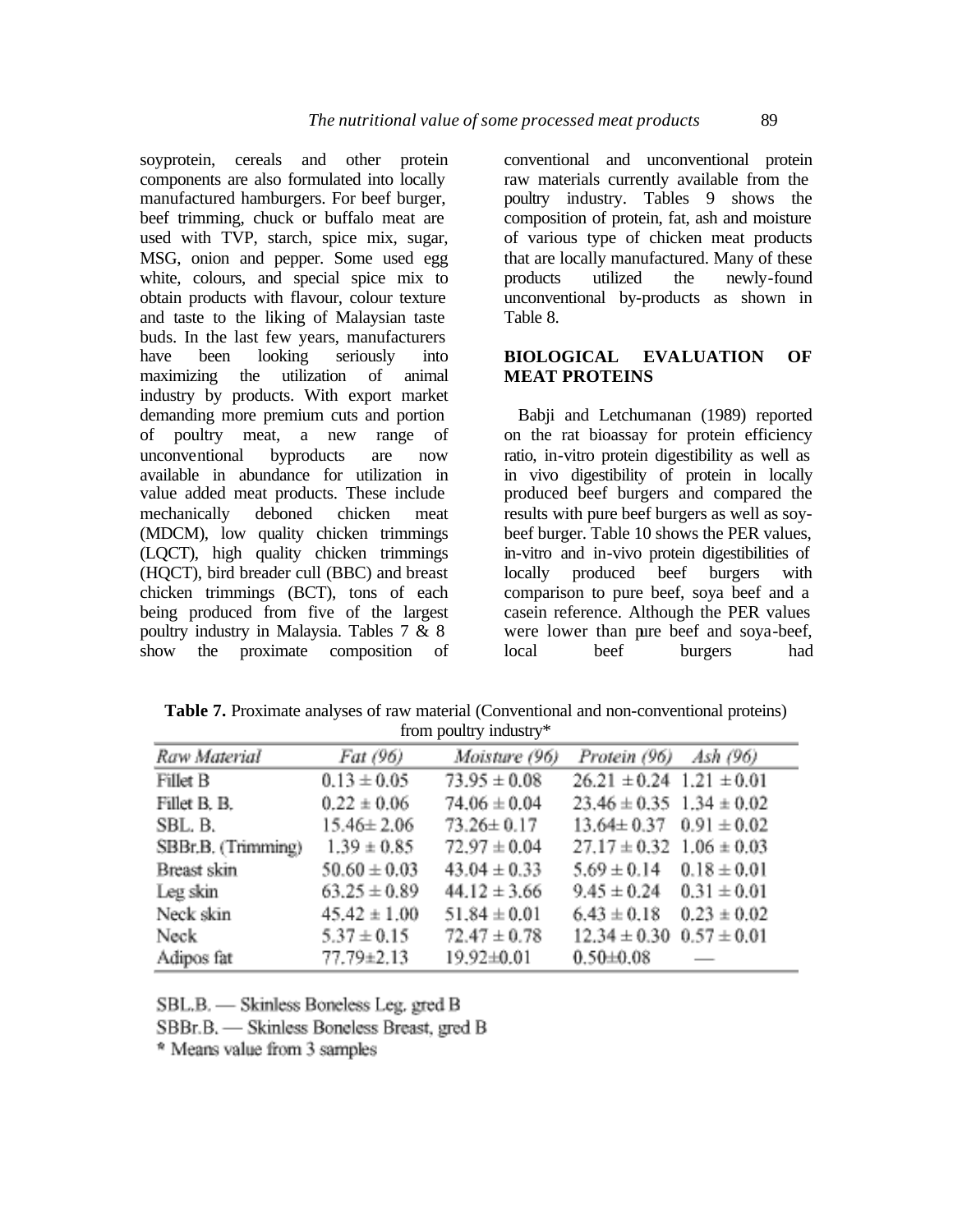| Raw Material | Protein (%)      | Fat (%)          | Moisture $(\%)$ Ash $(\%)$       |  |
|--------------|------------------|------------------|----------------------------------|--|
| LQCT         | $12.58 \pm 0.25$ | $18.68 \pm 0.93$ | $63.96 \pm 0.56$ $0.56 \pm 0.01$ |  |
| HQCT         | $12.35 \pm 0.35$ | $6.81 \pm 0.67$  | $28.07 \pm 0.45$ 0.86 $\pm$ 0.02 |  |
| ВСТ          | $12.85 \pm 0.27$ | $19.68 \pm 0.82$ | $63.77 \pm 1.15$ $0.78 \pm 0.02$ |  |
| BBC          | $15.25 \pm 0.36$ | $12.00 \pm 0.84$ | $76.90 \pm 0.70$ $0.88 \pm 0.02$ |  |
| BBCL         | $13.46 \pm 0.10$ | $8.29 \pm 0.86$  | $69.59 \pm 0.72$ 0.91 $\pm 0.04$ |  |
| TB           | $16.51 \pm 0.03$ | $6.89 \pm 0.53$  | $72.53 \pm 0.60$ $1.07 \pm 0.01$ |  |
| MDMN         | $8.42 \pm 0.15$  | $29.73 \pm 1.00$ | $63.06 \pm 1.81$ $1.42 \pm 0.04$ |  |
| MDMC         | $11.58 \pm 0.26$ | $25.47 \pm 0.28$ | $57.74 \pm 0.40$ $1.58 \pm 0.06$ |  |

**Table 8.** Proximate analyses of raw material (Non-conventional protein) from a poultry industry grading system.\*

\* Mean values from 3 samples Indicator:

- LQCT Low Quality Chicken Traimming
- HOCT High Quality Chicken Trimming
- BCT Burger Chicken Trimming
- BBC - Bird Breeder Cull
- BBCL Bird Breeder Cull (Leg)

PER value above 2.0, considered good in term of protein quality. Recently, Babji and Ismail (1993) did a preliminary study to evaluate the protein quality of imported hotdog and compared it with two locally produced hotdogs, all made using unconventional protein by products raw materials. The PER values of the two local hotdogs were higher  $(2.79 \text{ and } 2.02)$ compared to the Imported hotdog from a European country which had a PER score of 1.9. The in-vivo protein digestibility was also higher for local hotdog in comparison to the imported hotdog (Table 11). Further studies on the most popular range of local and imported processed meat products is seriously needed. Mechanically deboned poultry meat (MDPM) has recently entered the Malaysian food market. Many imported frankfurters from beef and chicken contained mechanically deboned meat (MDM). The chemical composition and nutritional quality of MDM is different

TB - Trimming Breast

MDMN - Mechanical Deboned Meat (Normal)

MDMC - Mechanical Deboned Meat (Cull)

compared to normal meat. Table 12 shows the chemical composition of various type of chicken parts. Generally, the protein content is lower than broiler meat and the fat content is higher  $(12.0 - 28\%)$ . The ash content is also higher ranging from 0.6 - 1.4%. The PER, in-vivo and in-vitro digestibilities of MDPM using rat bioassay are shown in Tables 13 & 14. Babji, Froning and Satterlee (1980) reported PER values of 1.90 - 2.65 indicating good to excellent protein biological value deriving from mechanically deboned processing of meat. Digestibility values are also comparable to standard casein. These results suggested that MDM are beneficial in increasing the nutritional content of such processed poultry products. It has high contents of calcium, phosphorus, iron and other minerals, but also higher content of fat. So nutritionists need to be well informed of the chemical composition and the nutrient contribution from such processed meat products.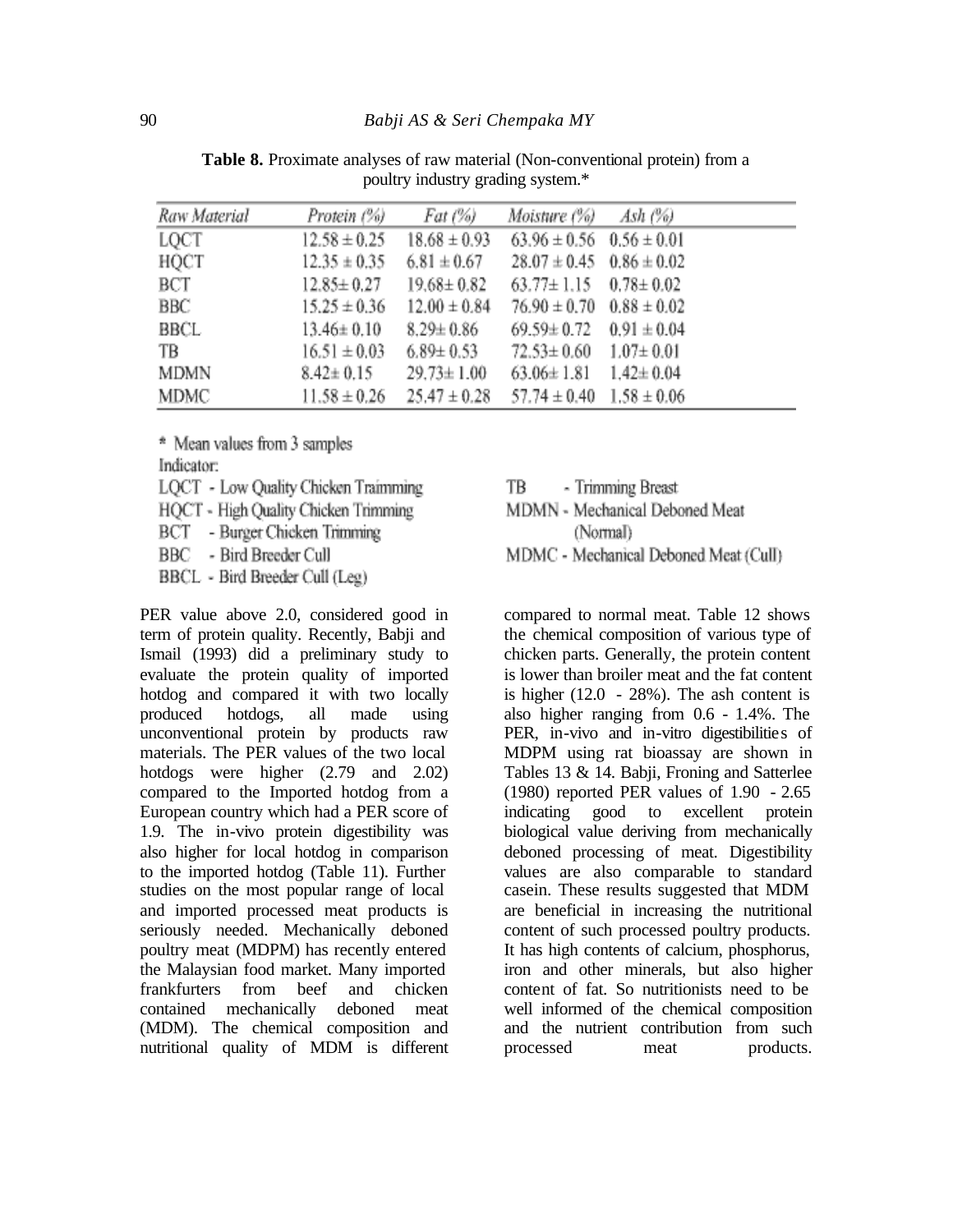|            | Raw Material                                        | Fat (%)                        | Ash (%)               | Protein (%)                                   | Moisture (%)     |
|------------|-----------------------------------------------------|--------------------------------|-----------------------|-----------------------------------------------|------------------|
| DPP        | ь                                                   | $15.34 \pm 1.33$               | $1.97 \pm 0.08$       | $13.01 \pm 1.53$                              | $63.78 \pm 0.15$ |
| DPP        | sf                                                  | $17.62 \pm 0.06$               | $2.70 \pm 0.07$       | $8.84 \pm 0.29$                               | $59.45 \pm 0.77$ |
| DPP        | cbp                                                 | $12.20 \pm 0.28$               | $1.46 \pm 0.75$       | $11.88 \pm 0.67$                              | $64.50 \pm 1.74$ |
| DPP        | cbr                                                 | $9.31 \pm 0.21$                | $2.18 \pm 0.01$       | $14.61 \pm 1.78$                              | $64.30 \pm 0.01$ |
| DPP        | CS.                                                 | $2.49 \pm 0.25$                | $3.11 \pm 0.07$       | $15.90 \pm 0.00$                              | $74.02 \pm 0.22$ |
| CS         | nug                                                 | $5.74 \pm 1.59$                | $2.22 \pm 0.01$       | $7.80 \pm 0.49$                               | $62.02 \pm 0.70$ |
| AY         | b                                                   | $11.98 \pm 0.54$               | $1.18 \pm 0.66$       | $11.80 \pm 0.41$                              | $67.22 \pm 0.51$ |
| AY         | ť                                                   | $34.94 \pm 0.60$               | $3.26 \pm 0.01$       | $13.79 \pm 0.78$                              | $61.61 \pm 0.00$ |
| AY         | cbp                                                 | $9.87 \pm 0.04$                | $2.53 \pm 0.00$       | $10.04 \pm 0.06$                              | $64.94 \pm 0.04$ |
| AY         | cbr                                                 | $10.96 \pm 0.37$               | $3.03 \pm 0.02$       | $7.62 \pm 0.51$                               | $61.22 \pm 0.02$ |
| AY         | cbv                                                 | $21.59 \pm 5.77$               | $2.56 \pm 0.02$       | $10.12 \pm 0.02$                              | $64.67 \pm 0.25$ |
| AY         | nug                                                 | $33.23 \pm 1.07$               | $1.71 \pm 0.02$       | $10.23 \pm 0.09$                              | $52.58 \pm 0.74$ |
| AY         | bol                                                 | $17.43 \pm 0.29$               | $1.57 \pm 0.59$       | $12.05 \pm 0.08$                              | $60.56 \pm 0.07$ |
| Al         | r                                                   | 17.55 ± 0.72                   | $2.20 \pm 0.03$       | $8.48 \pm 0.12$                               | $63.60 \pm 0.03$ |
| Al         | сb                                                  | $6.84 \pm 0.96$                | $1.86 \pm 0.00$       | $10.74 \pm 0.06$                              | $71.36 \pm 0.01$ |
| Biſ        | bf                                                  | $11.09 \pm 0.17$               | $2.76 \pm 0.06$       | $10.75 \pm 0.00$                              | $66.51 \pm 0.12$ |
| Ram        | ЬЬ                                                  | $14.30 \pm 0.21$               | $2.27 \pm 0.04$       | $17.11 \pm 0.07$                              | $55.50 \pm 0.02$ |
|            | * Mean values from 3 samples                        |                                |                       |                                               |                  |
| DPP        | ь                                                   | – DPP chicken burger           | AY<br>cbv             | - Ayamas chicken ball vegetable               |                  |
| <b>DPP</b> | вf                                                  | - DPP smoked franks            | AY<br>ebr             | – Ayamas chicken ball rendang                 |                  |
| <b>DPP</b> | cbp                                                 | - DPP chicken ball plain       | AY<br><b>DUK</b>      | - Ayamas nugget                               |                  |
| DPP        |                                                     | obr - DPP chicken ball rendang | AY<br>bol             | - Avanuas bologna                             |                  |
| DPP<br>ĊS  | OS-                                                 | - DPP chicken sandwich         | лΥ<br>f.              | – Avam al frankfurter                         |                  |
| AY         | nug – Cold Storage nugget<br>$-$ Ayamas burger<br>ь |                                | Al<br>сb<br>Bif<br>Ъf | -- Ayam Al chicken bail<br>- Biffi beef frank |                  |
| AY         | f.<br>- Ayamas franks                               |                                | Ъb<br>Ram             | - Ramli beef burger                           |                  |
| AY         | cbp                                                 | - Ayamas chicken ball plain    |                       |                                               |                  |

**Table 9.** Proximate analyses in some poultry processed products.\*

Table 10. PER values, % in vivo apparent disgestibility and in vitro digestibility of local, formulated hamburgers and casein reference.<sup>2</sup>

| Source<br>of protein | PER 1.3<br>$x \pm S.D.$ | Adj. PER | % Apparent Digestibi-<br>ltty $^{1,3}$ ± S.D. | % In Vitro<br>Digestibility |
|----------------------|-------------------------|----------|-----------------------------------------------|-----------------------------|
| Pure                 | $2.98 \pm 0.23$ ab      | 3.24     | $90.04 \pm 0.62a$                             | $85.57 \pm 3.58$            |
| Mixture<br>(70, 30)  | $2.94 \pm 0.25$ ab      | 3.20     | $87.91 \pm 1.66$ b                            | $84.82 \pm 4.26$            |
| Angus                | $2.26 \pm 0.42d$        | 2.46     | $85.50 \pm 1.26c$                             | $82.94 \pm 4.15$            |
| Fika                 | $2.38 \pm 0.33$ ed      | 2.59     | $86.18 \pm 1.41$ bc                           | $83.31 \pm 5.55$            |
| Ramly                | $2.45 \pm 0.27$ cd      | 2.66     | $85.50 \pm 1.96c$                             | $82.56 \pm 4.22$            |
| Thrifty              | $2.67 \pm 0.30$ abc     | 2.90     | $85.91 \pm 0.81$ bc                           | $83.69 \pm 4.61$            |
| Caseln               | $2.30 \pm 0.26$ d       | $\sim$   | $90.58 \pm 1.80a$                             | $87.45 \pm 2.96$            |

<sup>1</sup> Mean and standard deviation from 8 rats.

<sup>2</sup> Mean of two samples.

 $3$  Means with different alphabet are significantly different ( $P < 0.05$ ).

4 Means and standard deviation of three samples.

Source: Babji & Letchumanan (1989).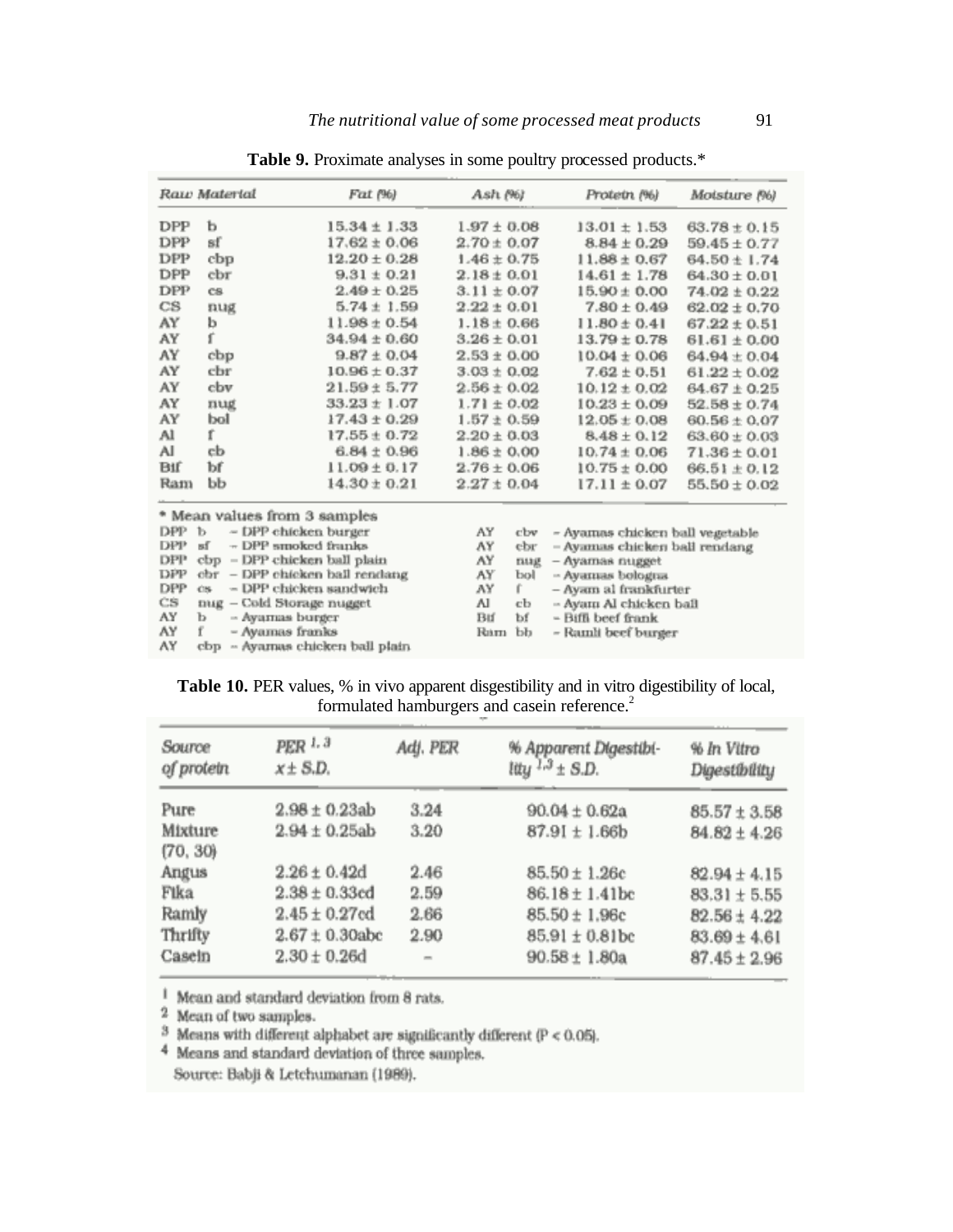| Protein source $*$ | PER values | In vivo protein digestibility |
|--------------------|------------|-------------------------------|
| Casein             | 1.15       | $93.91 \pm 2.01$              |
| AyamAl             | 2.79       | $84.39 \pm 7.45$              |
| DPP.               | 2.02       | $81.02 \pm 1.90$              |
| Doux               | 1.90       | $78.05 \pm 8.63$              |

*.***Table 11.** PER values and in vivo protein digestibility of chicken frankfurter samples.

\*Samples of different brand of chicken frankfurthers.

**Table 12.** Composition of mechanically deboned poultry meat (MDPM)

| Meat Type                        | Protein (%) | Moisture (%) | Fat (%)   | Ash (%)       |
|----------------------------------|-------------|--------------|-----------|---------------|
| MDCM.                            | $9 - 14$    | $60 - 70$    | $12 - 28$ | $0.6 - 1.4$   |
| Chicken back & neck <sup>a</sup> | 14.5        | 66.6         | 17.2      | $\sim 10$     |
| Chicken back & neck <sup>b</sup> | 9.3         | 63.4         | 27.2      |               |
| Spent layers <sup>b</sup>        | 14.2        | 60.1         | 26.2      | $\sim$        |
| Spent layers "                   | 13.9        | 65.1         | 18.3      | $\frac{1}{2}$ |
| Turkey frame meat <sup>a</sup>   | 12.8        | 70.7         | 14.4      |               |
| Turkey frame meat <sup>b</sup>   | 12.8        | 73.7         | 12.7      | $\sim$        |

<sup>a</sup> Franing, G. W. (1970).

 $<sup>b</sup>$  Grunden, et. al. (1972).</sup>

<sup>e</sup> Froning, G. W. and Johnson, E. (1973).

 $<sup>d</sup>$  Froning et. al. (1971).</sup>

|  |  |  |                       |  | Table 13. In vivo and in vitro measurements of protein digestibility of mechanically |  |
|--|--|--|-----------------------|--|--------------------------------------------------------------------------------------|--|
|  |  |  | deboned poultry meat. |  |                                                                                      |  |

| al del del del del del mandatal del mandata del composito<br>11/4x/klaimananananananananananananana<br>--------- | In vivo digestibility <sup>a</sup> | --------------<br><br>In vitro digestibility <sup>b</sup> |                             |
|------------------------------------------------------------------------------------------------------------------|------------------------------------|-----------------------------------------------------------|-----------------------------|
| Casein (ANRC) <sup>c</sup><br><b>MDCM</b><br><b>CMDCM</b><br>MDTM                                                | 91.20<br>89.92<br>90. I 1<br>87.04 | ------<br>90.00°<br>0.337<br>90.00°<br>88.65°             | Weblate and the contract of |

<sup>a</sup> Poooled mean from 10 rats per treatment.

 $b$  Adjusted in vitro digestibility = 234.84 - 22.56 (x). (x = adjusted pH drop at 20 minutes).

 $^{\rm c}$  ANRC -- Animal Nutrition Research Council.

d Average of 5 runs; this caselin was used to teat the multienzyme activity before each run.

<sup>e</sup> Average of duplicate runs. Source: Babji et. al. (1980).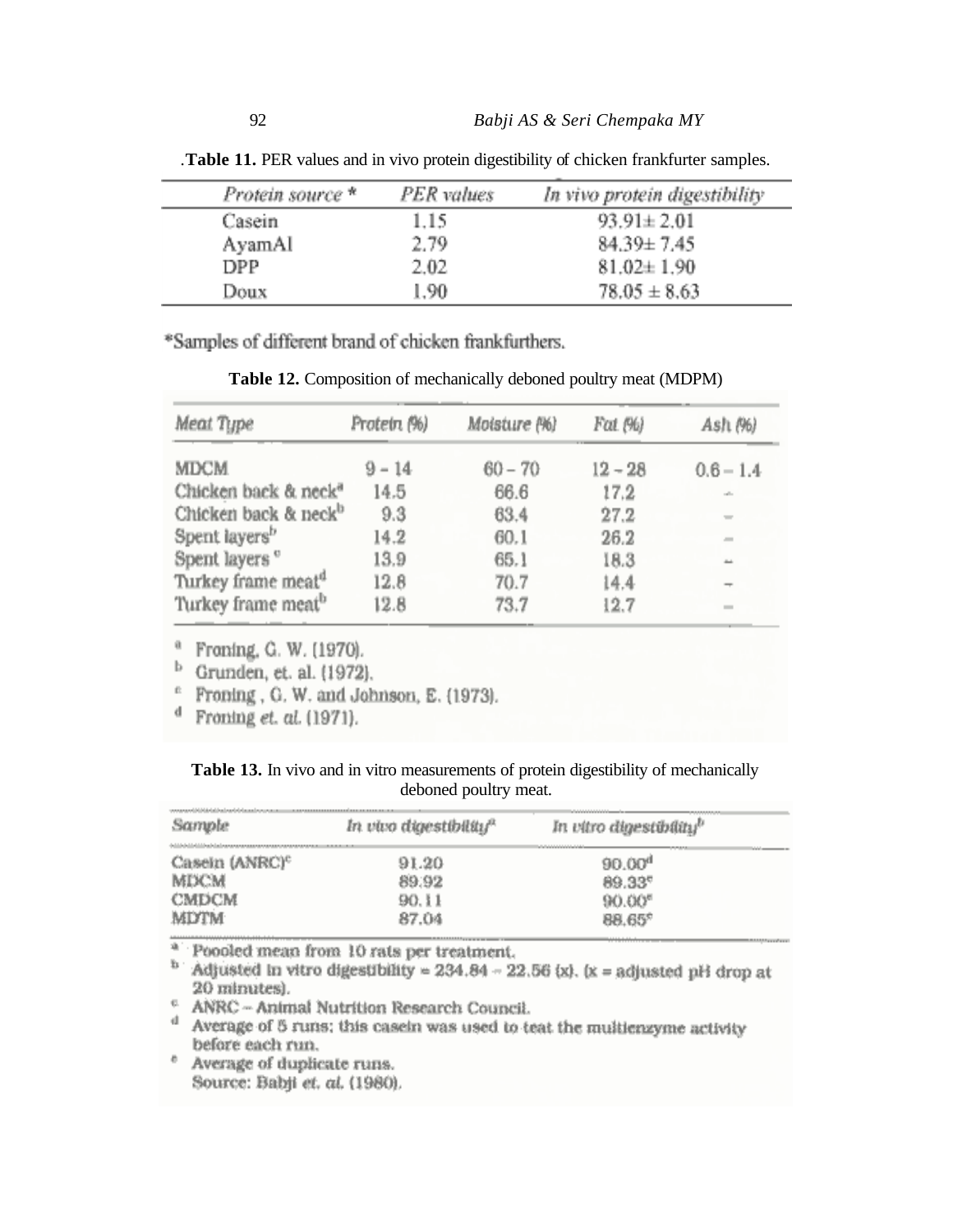| Diet                         |      | PER uncorrected PER corrected |
|------------------------------|------|-------------------------------|
| Casein (ANRC) <sup>ab</sup>  | 3.22 | 2.50                          |
| MDCM                         | 3.01 | 2.34                          |
| <b>CMDCM</b>                 | 3.11 | 2.41                          |
| MDTM                         | 3.34 | 2.59                          |
| Casein $(8\% \text{ fat})^C$ |      | 2.36                          |
| Broiler SNC                  |      | 2.65                          |
| Broiler SNBK <sup>C</sup>    |      | 2.47                          |
| Broiler BK <sup>C</sup>      |      | 1.90                          |

**Table 14.** Protein efficiency ratios for rats fed mechanically deboned poultry meat.

- a Animal Nutrition Research Council.
- **b** Average of 10 weaning rats/treatment.
- c Data from MacNeil et. al. (1978). Babji et. al. (1980). Source:

### **CONCLUSION**

Nutritional information such as proximate composition and biological values (PER, in vitro and in vivo digestibility) are seriously lacking on meat products like burgers, hotdogs and other processed meat products in Malaysia. The data presented in this paper is limited to one laboratory. There is a need to conduct more studies on the chemical composition and nutritional evaluation of locally processed meat products. The few studies carried out earlier indicated the use of non-meat proteins in many local products, some of which have lower protein content and biological value when compared to pure meat samples.

### **REFERENCES**

Babji AS, Froning GW & Satterlee LD (1980). Protein nutritional quality of mechanically deboned poultry meat as predicted by the C-PER assay. *J Food Sci*  45(3):44 1-443.

- Babji AS, Sayuwa A & Aminah A (1985). The need for standards and specifications of processed meats in Malaysia. Paper presented at ASAIHL Seminar on Food Technology and Nutrition. 8-10 July, Yogyakarta, Indonesia.
- Babji AS (1986). Nutritional evaluation and the use of food additives in local meat products in ASEAN. An ISEAS Fellowship Award Field Report. Institute of South East Asian Studies, Singapore.
- Babji AS (1988a). Quality control of meat and non-meat component in local<br>hamburgers. Proceedings of 34<sup>th</sup> hamburgers. Proceedings of International Congress of Meat Science and Technology, 29 Aug - 2 Sept, Brisbane, Australia, Part B 387-390.
- Babji AS (1988b). Status pemakanan dan kawalan mutu dalam industri daging terproses